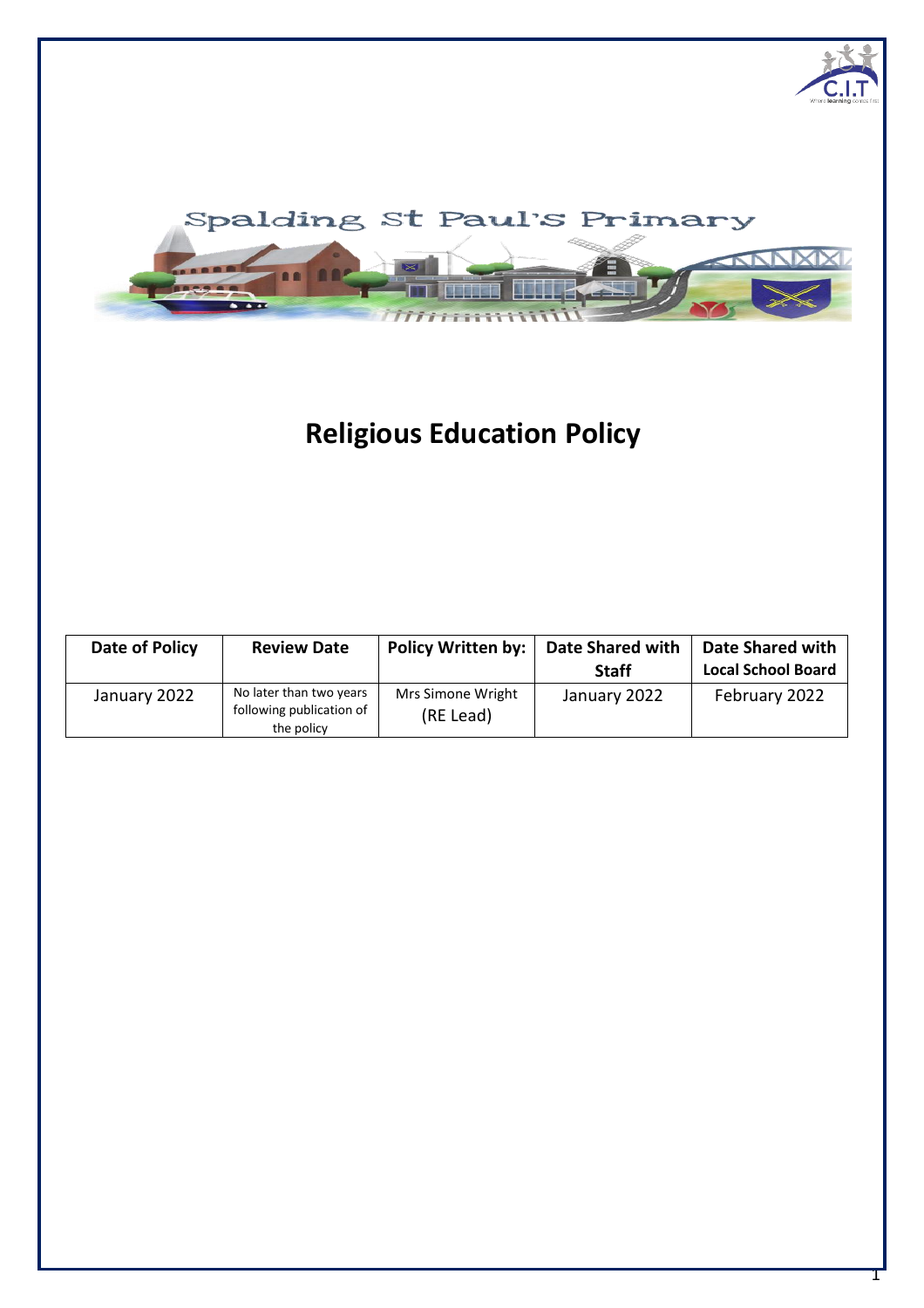This policy should be read in conjunction with other policies in school including: Collective Worship, PSHE, Teaching and Learning, Assessment, Marking and Feedback and other curriculum policies.

# **The Purpose of RE at Spalding St Paul's Primary School.**

We teach RE as a core part of our school curriculum to help our pupils develop their religious literacy. We understand religious literacy to be:

"our pupils' ability to hold balanced and well-informed conversations about religion and worldviews".

# **Aims**

RE at St Pauls' Primary School will be provided within the legal requirements. These are as follows:

- The Basic Curriculum must include provision for RE for all pupils registered on the school roll, including those in Reception class who are less than five years old.
- The content of RE must reflect the fact that the religious traditions of Great Britain are, in the main, Christian; it must also reflect the teaching and practices of the other principal religious traditions represented in Great Britain
- The RE curriculum provided will be in accordance with the locally agreed syllabus for Lincolnshire.

Within this framework our aims in RE are for pupils to:

- Acquire and develop knowledge and understanding of Christianity and a range of world faiths and worldviews;
- Develop an understanding of the ways in which religious and non-religious beliefs, teachings, practices, values and traditions influence individuals, communities, societies and cultures, from the local to the global contexts;
- Develop the ability to make reasoned and informed judgements about religious and moral issues, with reference to the beliefs, teachings, practices, sources of authority and ways of living associated with the principle religions represented in the UK;
- Develop positive attitudes of mutual respect for and tolerance of those with different faiths and beliefs;
- Enhance their spiritual, moral, social and cultural development by:
	- Considering the 'big questions' raised by human experience and reflecting on how religious and other traditions respond to them;
	- Responding to such questions with reference to religious beliefs, teachings, practices, values and traditions, relating them to their own understanding and experience;
	- Reflecting on their own beliefs, values and experiences in light of their study of religious and other traditions.

# **The Context**

Spalding St Paul's Primary School is part of a Multi-Academy Trust (C.I.T). We are a small, urban primary school catering for pupils aged 3 to 11 years. We have close links with the local church (St Paul's). We work to the 2018-2023 Lincolnshire Locally Agreed Syllabus for RE and whilst attending St Paul's Primary School, children will learn about the different world faiths in Religious Education.

As a school we recognise the core place that RE occupies as part of a broad and balanced curriculum.

We recognise the variety of religious and non-religious backgrounds that make up our school community and we respect this variety of backgrounds in the spirit of Christian welcome. We are glad to have good relationships with faith practitioners from a range of world faiths and we value their contribution to our provision of engaging RE.

We actively seek to prepare our pupils for life in modern Britain. As such, we promote key British values, including respect for and tolerance of different faiths and beliefs. We challenge racism and all forms of prejudice and we see RE as one curriculum area in which our pupils can encounter and critically reflect on a range of worldviews.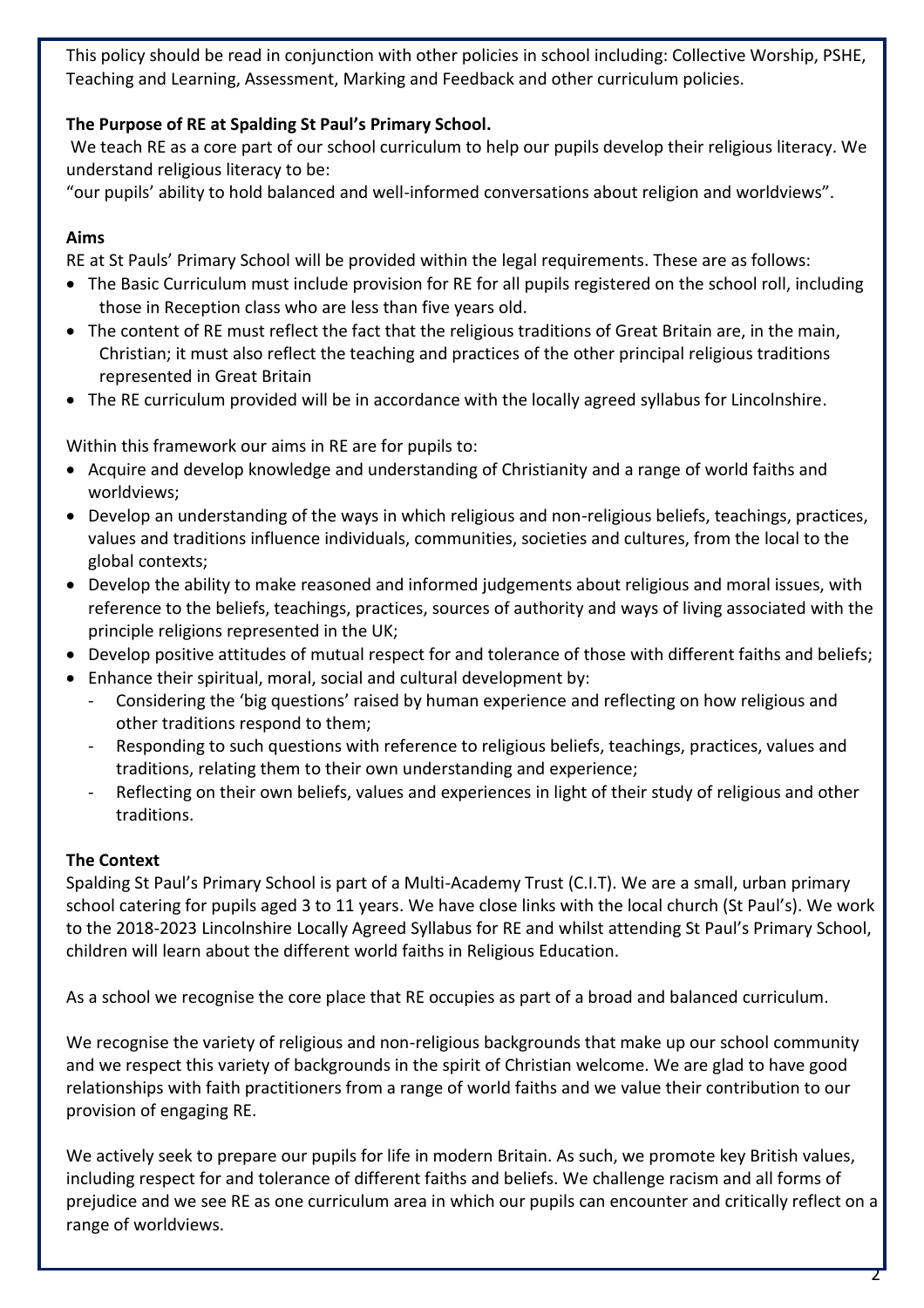# **Time Allocation**

It is the expectation of the Church of England Education Office that RE should constitute a minimum of 5% curriculum time. This is in line with the recommendations made by the Dearing Report (1994). We meet this expectation by providing the minimum time of 36 hours per year for KS1 and 45 hours per year for KS2. This time is arranged as discrete hour-long lessons per week in a range of ways, including discrete weekly lessons and RE days.

RE forms part of the planning at EYFS; although there is no expected time allocation at this level, we expect that there will be connections made between RE and the Early Learning Goals.

RE curriculum time does not include values lessons, collective worship or assembly.

# **Scheme of Work and Planning**

Our RE Scheme of Work is based on the 2018-2023 Lincolnshire locally agreed syllabus. RE will be based around termly themes.

At KS1, the principal religions studied will be Christianity and Islam; at KS2, the principal religions studied will be Christianity, Islam and Hinduism. It is not expected that pupils will study all six major world religions in depth during their time at school, although they will have learning opportunities that allow them to encounter all these faiths. It is expected that pupils will also encounter non-religious worldviews, such as Humanism, as part of their RE curriculum.

We carry out curriculum planning for RE in three phases (long-term, medium-term and short-term). The long-term plan maps the sequence of learning in RE; the medium-term plan gives details of each unit of study delivered to each Key Stage. The class teacher writes the plans for each lesson. These are discussed on an informal basis with the RE Subject Leader and form part of the annual monitoring process for RE teaching and learning.

# **Teaching and Learning**

OfSTED guidance encourages a range of teaching and learning styles in RE; our policy is to aim to ensure enquiry, art, drama, thinking skills, speaking and listening activities, multisensory activities, visits/visitors, ICT and other teaching strategies are used in order to enable each child to progress in RE according to their individual needs. We identify RE as one of the core subjects through which our pupils can develop spiritually, morally, socially and culturally, but we do not limit the delivery of SMSC to this subject alone.

We provide an annual report on each child's progress in RE. This report will be based on regular monitoring of work in RE using a variety of methods, including verbal feedback, evidence folders and written comments on individual pieces of work.

#### **Resources**

We have invested in a wide range of appropriate books, artefacts, DVD resources, posters etc., and the RE Subject Leader audits these resources annually. We take advice from the Diocesan RE Adviser and other RE professionals on the best resources to support the delivery of high-quality RE.

# **Visits and Visitors**

We consider that an essential element of the delivery of good quality RE is to engage with a range of religious and non-religious worldviews. We encourage our pupils to participate in visits to places of worship when the opportunity arises; these visits are arranged in line with the programme of study for RE and provide pupils with the chance to encounter world religions as living faiths in modern Britain. We also encourage faith leaders and other members of faith communities to visit. These visits are arranged in accordance with the school's trips policy.